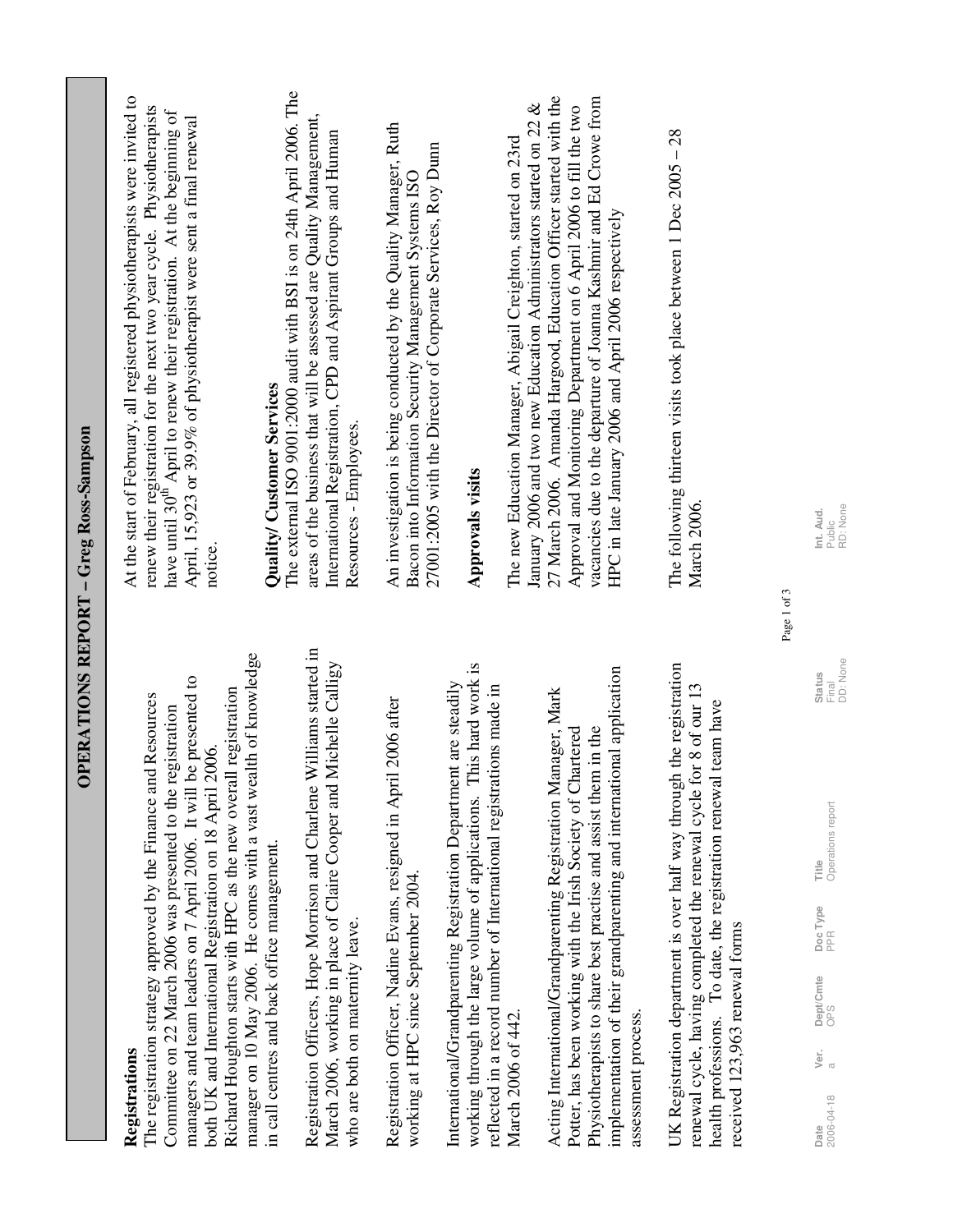| Name of Education         | Title of Programme           | Date of Visit |
|---------------------------|------------------------------|---------------|
| Provider                  |                              |               |
| Queen Margaret            | MSc Dietetics                | 1/2 December  |
| University College        |                              |               |
| University of             | Supplementary                | 13 December   |
| Wolverhampton             | Prescribing                  |               |
| Medway School of          | Supplementary                | 10 January    |
| Science                   | Prescribing                  |               |
| University of Greenwich   |                              |               |
| University of             | Supplementary                | 31 January    |
| Northumbria               | Prescribing                  |               |
| University of Plymouth    | Supplementary                | 9 February    |
|                           | Prescribing                  |               |
| University of Leeds       | <b>BSc</b> (Hons) Diagnostic | 15 February   |
|                           | Radiography                  |               |
| University of             | MA Art Therapy               | 28 February/  |
| Hertfordshire             |                              | 1 March       |
| University of Derby       | MA Music Therapy             | 1/2 March     |
| Anglia Ruskin University  | MA Music Therapy             | 14/15 March   |
| De Montfort University    | BSc (Hons) Speech and        | 15/16 March   |
|                           | Language                     |               |
| University of Newcastle   | BSc (Hons) Speech &          |               |
| upon Tyne                 | Language Sciences,           | 21/22 March   |
|                           | MSc Language Pathology       |               |
| University of the West of | Supplementary                | 23 March      |
| England                   | Prescribing                  |               |
| Manchester Metropolitan   | Supplementary                | 28 March      |
| University                | Prescribing                  |               |

The Education Manager, Abigail Creighton and the Approval and Monitoring Department have a total of 46 approval visits planned The Education Manager, Abigail Creighton and the Approval and Monitoring Department have a total of 46 approval visits planned

**Date** Ver. Dept/Cmte DocType Title DocType Date Ver. Parally Status 2006-04-18 a OPS PPR Operations report Final **Title**<br>Operations report Doc Type<br>PPR **Dept/Cmte**<br>OPS Ver.<br> $_{\alpha}$ **Date**<br>2006-04-18

Public RD: None

 ODP programmes choosing to defer there visits awaiting the ODP programmes choosing to defer there visits awaiting the release of the AODP curriculum guidance release of the AODP curriculum guidance

(In line with the decision agreed at Approvals Committee on 22 (In line with the decision agreed at Approvals Committee on 22 November 2005) November 2005)

- illness of key programme team members illness of key programme team members •
- additional time required to prepare programme documentation. additional time required to prepare programme documentation. •

education providers to highlight the implications of their decision (i.e. it education providers to highlight the implications of their decision (i.e. it Approvals & Annual Monitoring Team has worked in conjunction with Approvals & Annual Monitoring Team has worked in conjunction with is unlikely that an approval visits will be rescheduled & complete for a is unlikely that an approval visits will be rescheduled & complete for a September start) and to secure new dates. On average, the notification September start) and to secure new dates. On average, the notification of postponements/cancellations is received less than 2 months before of postponements/cancellations is received less than 2 months before Upon receipt of requests for postponement and/or cancellation, the Upon receipt of requests for postponement and/or cancellation, the the visit, which does not allow sufficient time for the slots to be the visit, which does not allow sufficient time for the slots to be reallocated to other approval visits. reallocated to other approval visits.

contacting all education providers in the summer to remind them of the contacting all education providers in the summer to remind them of the timescales involved in the approvals process, which may be relevant to timescales involved in the approvals process, which may be relevant to A number of visits have already been planned for autumn 2006 and A number of visits have already been planned for autumn 2006 and early 2007 and the Approvals & Annual Monitoring Team will be early 2007 and the Approvals & Annual Monitoring Team will be any programmes they are planning to start September 2007. any programmes they are planning to start September 2007.

between 1 April and 31 July 2006; the majority of which have had their between 1 April and 31 July 2006; the majority of which have had their capacity and it is extremely unlikely that any further visits will be visitors and executive members assigned. The schedule is now at visitors and executive members assigned. The schedule is now at capacity and it is extremely unlikely that any further visits will be accommodated for a programme with a September 2006 start. accommodated for a programme with a September 2006 start.

14 approval visits have been postponed and/or cancelled by educational providers over the past three months. This has been for a number of

providers over the past three months. This has been for a number of

14 approval visits have been postponed and/or cancelled by educational

reasons including;

reasons including;

•